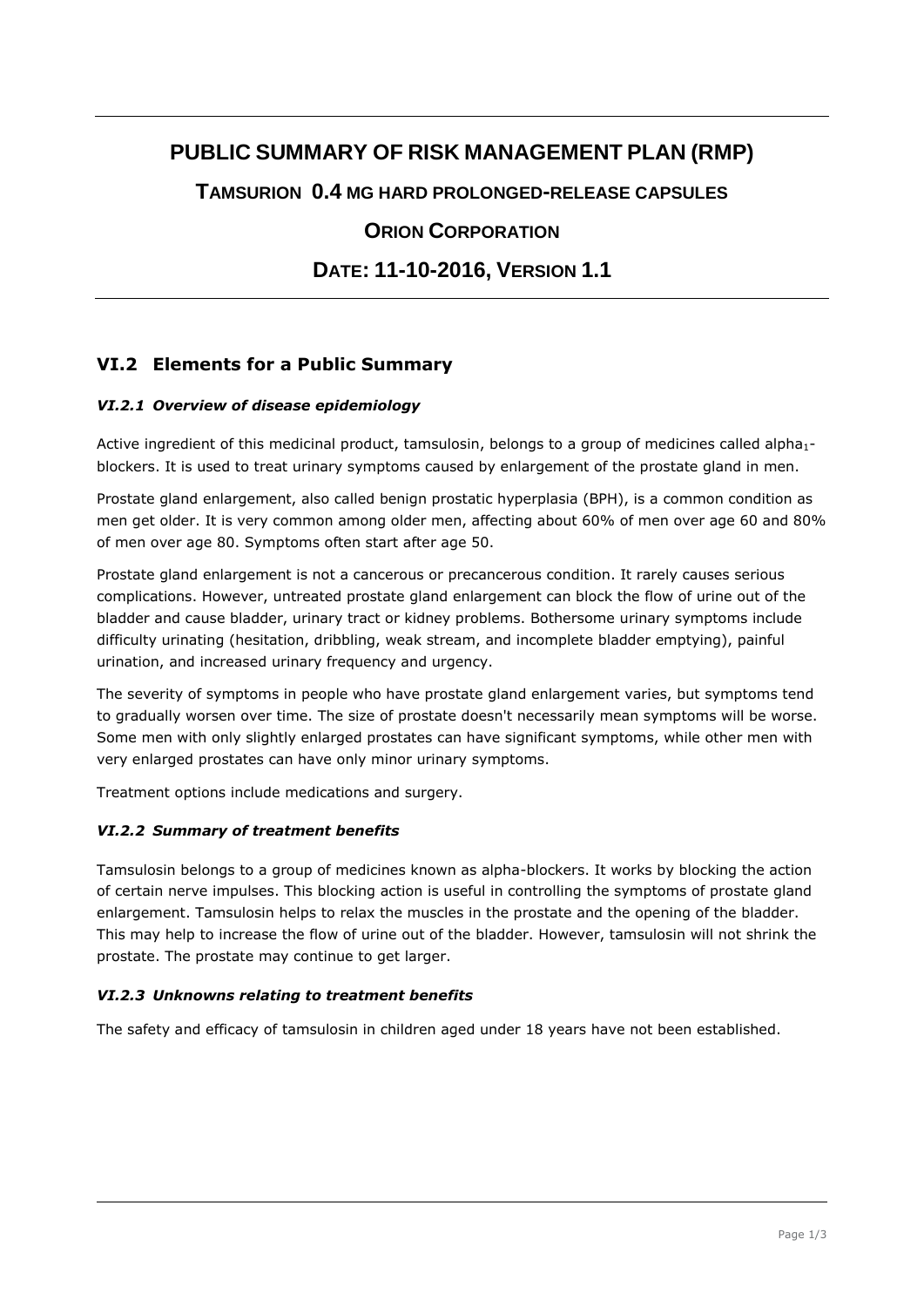# *VI.2.4 Summary of safety concerns*

# **Important identified risks**

| <b>Risk</b>                                                                                                   | What is known                                                                                                                                                                                                                                                                                                                                                  | Preventability                                                                                                                                                                                                                                                                                                                                                                      |
|---------------------------------------------------------------------------------------------------------------|----------------------------------------------------------------------------------------------------------------------------------------------------------------------------------------------------------------------------------------------------------------------------------------------------------------------------------------------------------------|-------------------------------------------------------------------------------------------------------------------------------------------------------------------------------------------------------------------------------------------------------------------------------------------------------------------------------------------------------------------------------------|
| Drop in blood pressure upon<br>standing up quickly from sitting<br>or lying down (orthostatic<br>hypotension) | Tamsulosin relaxes muscles<br>around blood vessels and can<br>thus lower blood pressure.                                                                                                                                                                                                                                                                       | Tamsulosin should not be used<br>if the patient has previously<br>suffered from orthostatic<br>hypotension.                                                                                                                                                                                                                                                                         |
|                                                                                                               | When using tamsulosin some<br>patients may experience<br>dizziness or light-headedness,<br>which may be caused by too<br>low blood pressure especially<br>upon standing up quickly from<br>sitting or lying down. In rare<br>cases sudden drop in blood<br>pressure can lead to fainting<br>(syncope).                                                         | At the first signs of orthostatic<br>hypotension (dizziness,<br>weakness), the patient should<br>sit or lie down until the<br>symptoms have disappeared.<br>Concomitant administration of<br>medicines (alpha <sub>1</sub> -blockers)<br>belonging to the similar class as<br>tamsulosin can increase the risk<br>orthostatic hypotension.                                          |
| Possible complication during<br>cataract or glaucoma surgery<br>(Intraoperative Floppy Iris<br>Syndrome)      | The 'Intraoperative Floppy Iris<br>Syndrome' (IFIS, a variant of<br>small pupil syndrome) has been<br>observed during cataract or<br>glaucoma surgery in some<br>patients on or previously<br>treated with tamsulosin. IFIS<br>may lead to increased<br>procedural complications during<br>the cataract operation.                                             | Current or past use of<br>tamsulosin should be made<br>known to the eye surgeon well<br>before the operation in order to<br>ensure that appropriate<br>measures will be in place to<br>manage the IFIS during<br>surgery.<br>The initiation of therapy with<br>tamsulosin hydrochloride in<br>patients for whom cataract or<br>glaucoma surgery is scheduled<br>is not recommended. |
| Angioedema                                                                                                    | Angioedema is usually suddenly<br>appearing swelling of the<br>deeper layers of the skin,<br>caused by a build-up of fluid.<br>The symptoms of angioedema<br>can affect any part of the body,<br>but swelling usually affects the<br>eyes, lips, genitals, hands or<br>feet. In severe cases, the<br>inside lining of the throat and<br>bowel can be affected. | Patients who have earlier had<br>drug-induced angioedema,<br>should not take tamsulosin.<br>If symptoms of angioedema<br>appear, treatment should be<br>discontinued immediately, the<br>patient should be monitored<br>until disappearance of the<br>oedema, and tamsulosin should<br>not be used in the future.                                                                   |